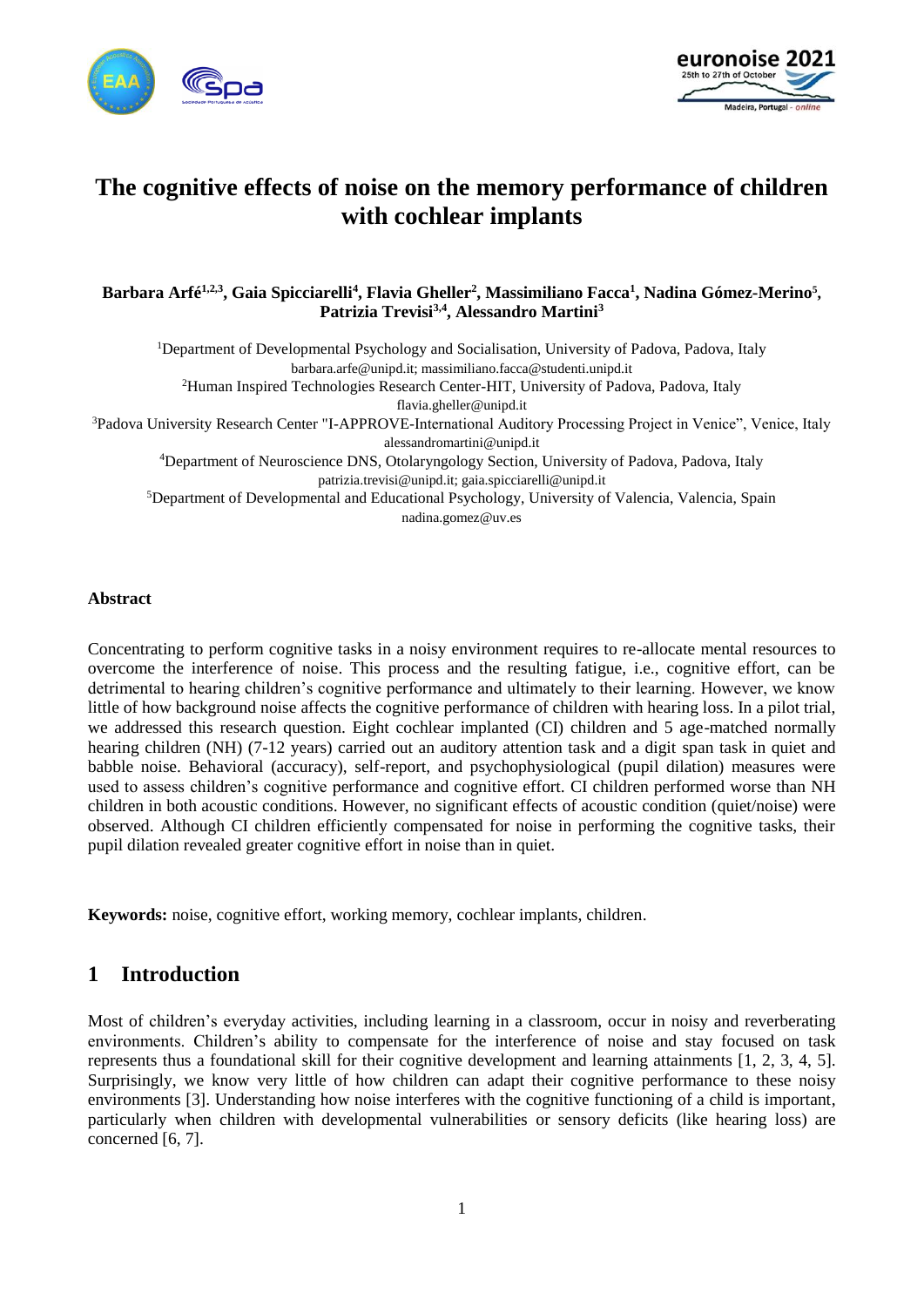

Concentrating to perform cognitive tasks in a noisy environment requires to re-allocate mental resources to overcome the interference of noise. This re-allocation process and the resulting fatigue (cognitive effort) experienced during tasks in noise can be especially detrimental to the cognitive performance of children who already face greater cognitive and perception difficulties, with consequences also for their learning. Unfortunately, the studies conducted with these special populations are still scarce. As a result, also our understanding of the compensatory mechanisms of these children is limited. To address this literature gap, in this study we explored how compensating for background noise during a memory task affects the cognitive effort and memory performance of children with congenital hearing loss (HL).

Noise in learning environments such as classrooms can be the effect of external environmental sources (e.g., traffic or aircraft noise) or indoor sources (classroom noise, including background speech). However, background speech seems generally more impactful on children's speech perception [8] and learning performance [9] than environmental (e.g., traffic) noise, because more strongly influenced by informational masking mechanisms. Informational masking occurs when the masking input is meaningful or intrinsically relevant for the individual, and hence competes for the limited attentional resources of the listener [10]. The interference generated by informational masking seems strong especially for verbal learning tasks involving vebal working memory processes, such as spelling and reading [9], and occurs also when the mask is unintelligible (like with unintelligible background babbling) [11].

The disruptive mechanisms of irrelevant speech on speech perception or cognitive performance are also referred to as the *irrelevant-speech-effect* (ISE) and have been documented both in adults and children, especially with regard to serial recall tasks [12]. Verbal short-term/working memory and the serial recall mechanisms of these memory systems are foundational cognitive processes, with a broad impact on children's cognition [13], language development [14], and learning [15]. Investigating the ISE on children's verbal short-term/working memory represents thus an important target of cognitive and hearing science alike [12]. However, attempts to study this phenomenon with children with HL have been rare so far.

Working memory (WM) is a limited capacity system used when individuals need to retain information for later recall while they are also engaged in additional processing of that (or other) information [16]. The storage and processing of information within WM share the same mental resources, thus individuals are worse at encoding and storing information in WM when extra mental resources are required for processing the material (i.e., try to recall one or more words in a sentence while processing the next one in a text). One of the most widely used tests to assess verbal short-term and WM with children with HL is digit span [15, 17]. The test consists of two subtest conditions: forward digit span, based on immediate recall of a sequence of auditory presented digits, and backward digit span, based on immediate recall of a sequence of auditory presented digits in reverse order (i.e., backward). While the first subtest condition provides a measure of verbal rehearsal skills, that is, the ability to temporarily maintain a series of items in verbal WM through subvocal repetition [17, 18, 19], the second taps executive control processes, or the ability to allocate mental resources between cognitive tasks, such asactively maintaining a sequence of items in memory (storage) while operating on them (processing).

In verbal memory tasks, the ISE seems to occur because of an automatic intrusion of the irrelevant speech fragments into the phonological short-term memory store,or phonological loop, used to record and recall serial information through verbal rehearsal [20, 21]. Individuals with better WM abilities are typically better at exerting cognitive control over their performance and (re)allocate cognitive resources, and these abilities should also lead to better control of interference of irrelevant stimuli on WM [22, 23]. However, several studies have reported no association between adult and children's WM and the magnitude of the ISE [20, 24], and in few cases even evidence of an opposite relationship, finding that adults and children with higher WM skills demonstrate in fact larger ISEs, or susceptibility to the speech interference, in comparison to individuals with lower WM [12]. This seemingly counterintuitive finding could be explained by the high-WM individuals' larger use of verbal rehearsal strategies to perform serial recall tasks. Rehearsal is indeed a highly efficient strategy for enhancing serial recall, but a mostly inefficient strategy when the goal is to recall lists of stimuli in the presence of speech interference [12].

Children with congenital hearing loss (HL) typically show poorer verbal WM and poorer use of verbal rehearsal strategies in comparison to their hearing peers [15, 17], although it is unclear whether they simply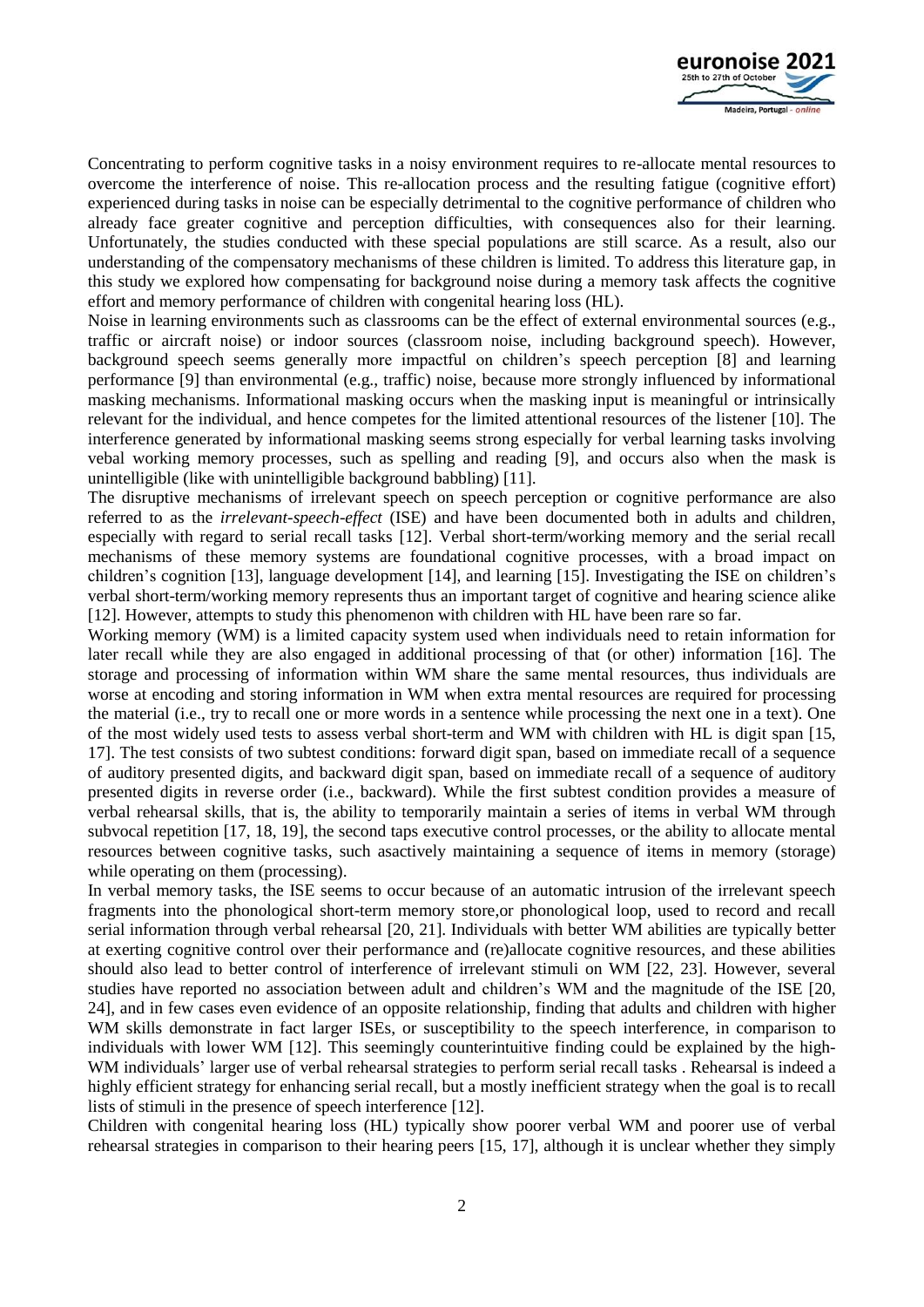

make less use of subvocal rehearsal than hearing children or are rather unable to use rehearsal processes efficiently [25]. In both cases, if the origin of the ISE is an interference at the level of verbal rehearsal [12], we should expect a smaller ISE in these children than in normally-hearing children. In the present study, we tested this hypothesis by comparing children's performance in forward digit span and backward digit span tasks in quiet and noise (multi-talker babbling) conditions. Differently from previous studies [7], we not only examined how CI children's performance varied with noise but also assessed their cognitive effort in quiet and noise by recording their pupil dilation, a psychophysiological measure of cognitive fatigue. Pupillometry has become increasingly popular in hearing and psycholinguistic research as a measure of real-time fatigue associated with the cognitive workload in a task [26]. In the present study, it was used to account for the cognitive overload experienced by children performing WM tasks in noise.

## **2 The Study**

The study tested the effect of background speech (multi-talker babbling) on the verbal WM performance (digit span forward and digit span backward) of eight children with cochlear implants, compared to a control group of five age-matched normally hearing peers. Behavioral, selef-report and pupil dilation measures were used to explore differences in the ISE between the two groups.

#### **2.1 Participants**

Thirteen children, 8 cochlear implant (CI) users (7 boys and 1 girl) with a congenital hearing loss, and five normally hearing (NH) controls (2 boys and 3 girls) participated in the study. The two groups were matched on age (CI children's mean age =  $9.63$ , SD = 1.60 and NH children's mean age =  $9.40$ , SD = 1.14; age range 7-12 years). Participants' characteristics are reported in Table 1. All CI users had a diagnosis of sensorineural profound hearing loss. Most of them received an early compensation  $(\leq 18 \text{ months of life})$  and their first implant before the age of three years. Five children were fitted with bilateral implants. No disabilities or behavioral problems were reported for the CI users or the NH children, although three CI users performed below age norms on the digit span (see age-corrected scaled scores in Table 1).

| Group     | Age | Sex | Etiology   | Age at first<br>compensation<br>(months) | Age at<br><b>CI</b><br>fitting<br>(years) | $CI$ (side)    | <b>CPM</b><br>(percentile<br>score) | Digit span<br>age-corrected<br>scaled scores |
|-----------|-----|-----|------------|------------------------------------------|-------------------------------------------|----------------|-------------------------------------|----------------------------------------------|
| <b>CI</b> | 11  | M   | <b>CMV</b> | 7 (BIL hearing aids)                     | 3.5                                       | $\mathbf R$    | 74                                  |                                              |
|           | 12  | M   | Unknown    | Unknown                                  | 2:7                                       | <b>SEQ BIL</b> | 63                                  |                                              |
|           | 11  | M   | CX26       | 18 (BIL hearing aids)                    | 2:3                                       | <b>SEQ BIL</b> | 42                                  | 12                                           |
|           | 7   | F   | CX26       | Unknown                                  | 1.5                                       | <b>SIM BIL</b> | 76                                  | 8                                            |
|           | 9   | M   | Unknown    | 36 (BIL hearing aids)                    | 5                                         |                | 82                                  | 9                                            |
|           | 9   | M   | CX26       | 3 (BIL hearing aids)                     | 1;2                                       | <b>SEQ BIL</b> | 66                                  |                                              |
|           | 9   | M   | CX26       | 8 (BIL hearing aids)                     | 2;4                                       | <b>SEQ BIL</b> | 32                                  |                                              |
|           | 9   | M   | <b>EVA</b> | 18 (L hearing aid)                       | 2                                         | R              | 39                                  | 5                                            |
| <b>NH</b> | 9   | M   |            |                                          |                                           |                | 100                                 | 14                                           |
|           | 10  | M   |            |                                          |                                           |                | 88                                  | 6                                            |
|           | 11  | F   |            |                                          |                                           |                | 46                                  | 9                                            |
|           | 10  | F   |            |                                          |                                           |                | 82                                  | 10                                           |
|           | 9   | F   |            |                                          |                                           |                | 88                                  |                                              |

Table 1. Participants' characteristics (digit span scores below age norms in bold)

Note: BIL= Bilateral; SEQ BIL = sequential bilateral; CPM = Coloured progressive matrices; CMV = Cytomegalovirus; CX26 = connexin 26; EVA = Enlarged Vestibular Aqueduct; BIL = bilateral; SEQ = sequential;  $SIM = simultaneous$ ;  $R = right$ ;  $L = left$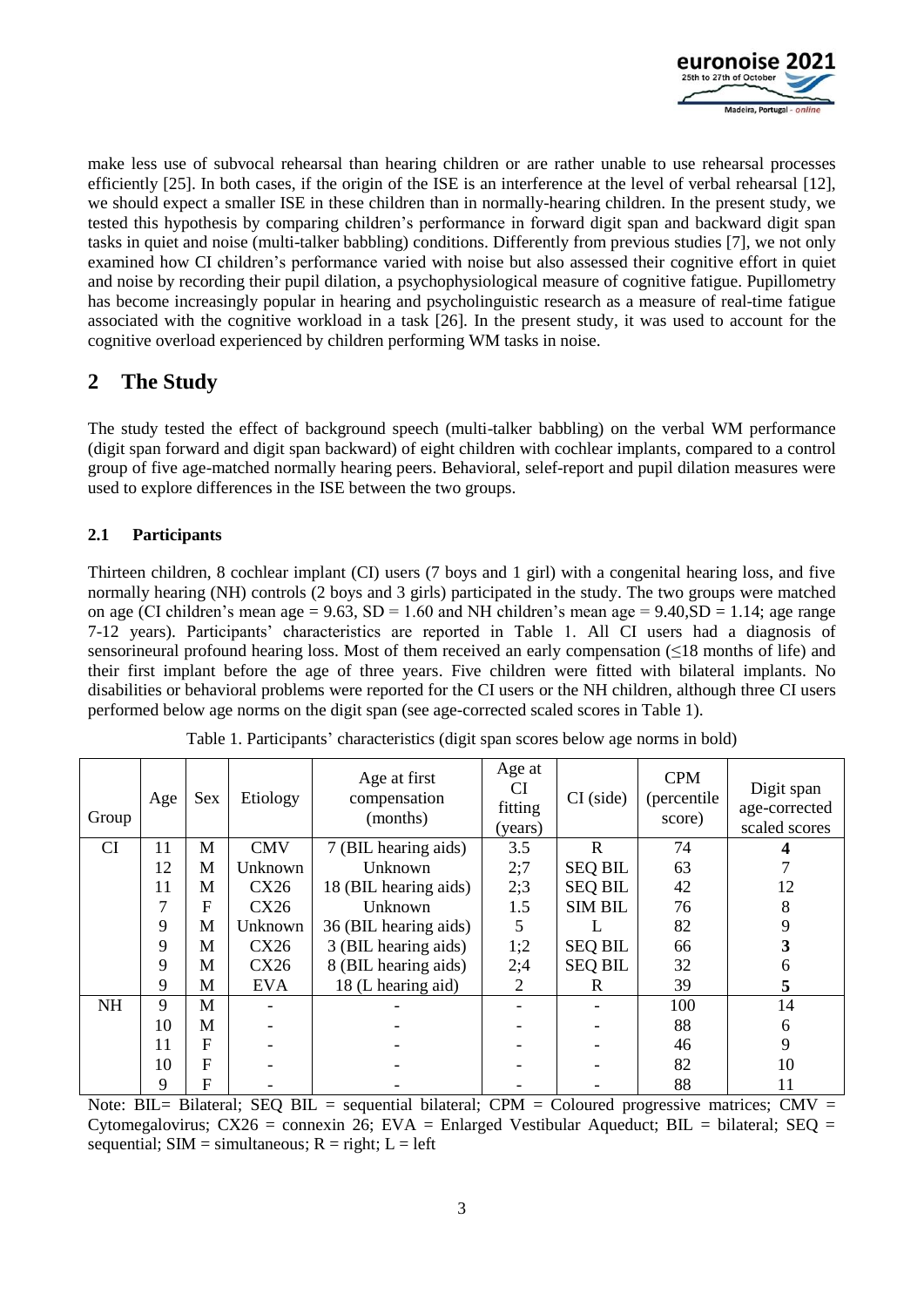

#### **2.2 Methods**

All participants performed the following tasks:

- *Coloured Progressive Matrices test* [27, 28]. The test, designed for use with children, provides a measure of non-verbal intelligence. Children are asked to choose the missing element from six options to complete a pattern of drawings. The score is the total number of correct answers, percentile scores are computed based on children's age.
- *Italian Matrix Sentence Test* [29]. This adaptive assessment test was used to estimate the SNR at which speech in background noise was correctly perceived 60% of the times. SNR was measured in free field and a fixed noise condition (noise presented at 65 dB SPL). The test was performed at the beginning of the experimental protocol.
- *Auditory attention subtest (Batteria di Valutazione Neuropsicologica - BVN 5-11)* [30]. This test was used to assess children's sustained and selective attention. Children are asked to listen carefully to a three-minute audio consisting of a word list and tap on the table only when they detect a target word (i.e. *sole/sun*).
- *Auditory Digit span (Wechsler Intelligence Scale for Children – Fourth Edition -* WISC-IV*)* [31]. It was used to assess children's verbal WM. Both the digit forward and digit backward tasks were administered to children. In the digit forward task children have to repeat sequences of digits of increasing length in the same order as they are produced by a speaker. The final score, corresponding to the number of sequences correctly recalled, is considered an indicator of the child's verbal rehearsal skills [15]. In the backward digit span task, children are asked to repeat sequences of digits backward. The length of the digit sequence increases progressively as the child progresses through the task. Performance on the backward digit span is considered a measure of the executive component of verbal working memory [19, 32]. All items were presented auditorily through a speaker.
- *Fatigue scale* [33]. This self-report questionnaire was used to assess children's perceived fatigue in quiet and noise. Children rate on a 5-point scale their perceived fatigue and distress during the task.
- *Anamnestic questionnaire* [15]. The questionnaire was administered to parents to obtain information about the etiology of the child's HL, age at implantation, type of implantation, additional disabilities, and the child's home linguistic environment.

#### **2.2.1 Procedure**

Parental informed consent was collected for all participants. All tests, except the CPM, were performed in a soundproof cabin. Children's pupil dilation was recorded by the Pupil Core binocular headset (i.e., eyeglasses) from Pupil Labs [34]. Calibration was performed first. Subsequently, baseline pupil dilation measures were collected. For each participant, the dynamic range of the pupil diameter was determined by recording the maximum and minimum diameter of the pupil in quiet, before any experimental task [35]. Baseline pupil dilation was recorded at around 110 lumens, as measured by a lux meter. Luminosity was controlled during each session and remained approximately the same for all participants.

Task order was fixed, so that all participants performed the tasks in the same order, with the only exception of the digit span task, which was performed twice. in quiet and noise, in counterbalanced order across participants. Tasks were administered in the following order:

- 2. Digit Span forward and backward (in quiet or noise)
- 3. Auditory Attention Test (in quiet)
- 4. Digit Span forward and Backward (in noise or quiet, opposite to the condition in 2.)
- 6. Self-report cognitive fatigue (in quiet)
- 7. Raven matrices (in quiet)

<sup>1.</sup> Matrix Test (in noise)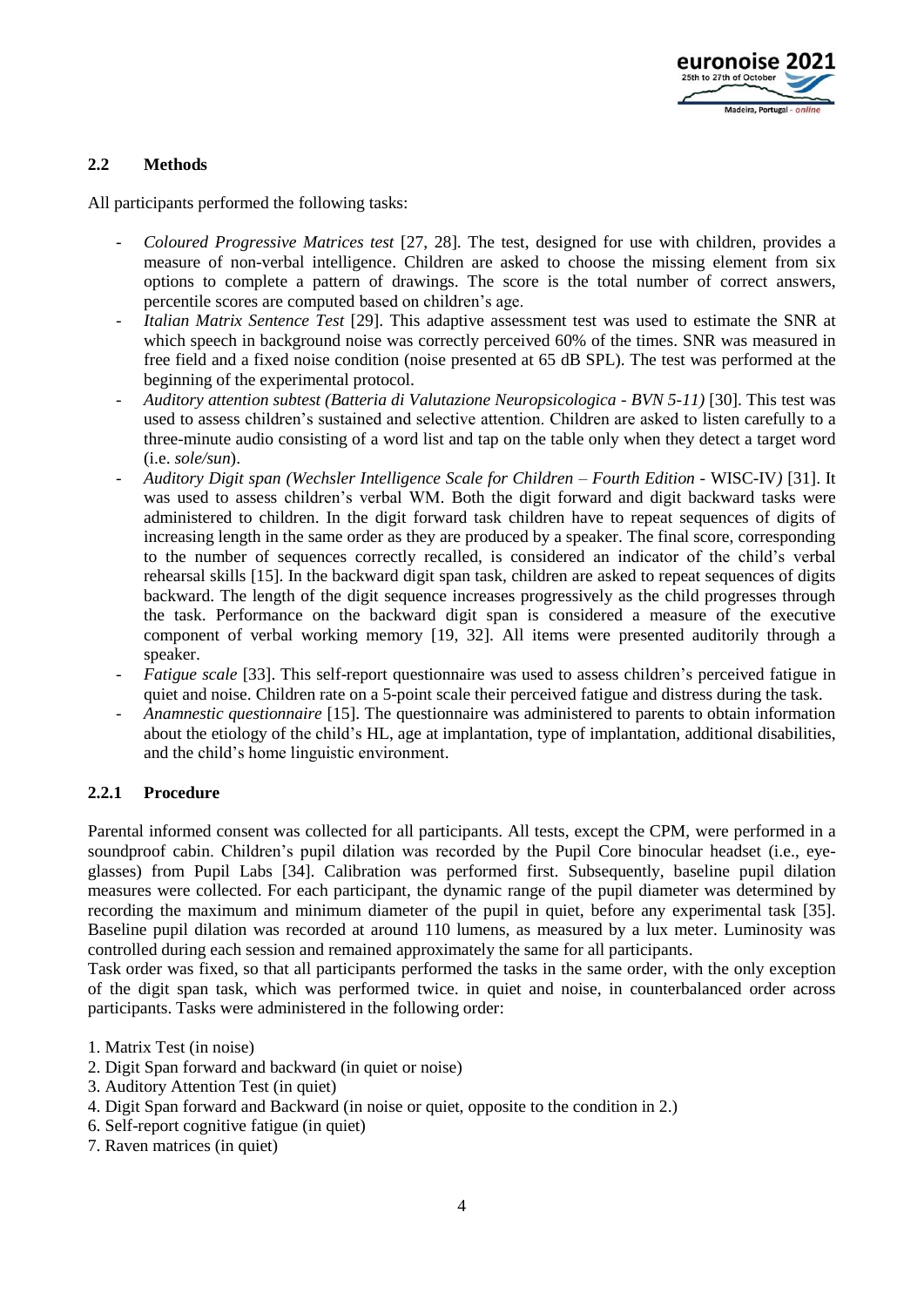

This research protocol was approved by the Ethical Committee for the Psychological Research of the University of Padova on the  $5<sup>th</sup>$  of November 2019.

#### **3 Results**

Separate analyses were run on the behavioural/self-report and psychophysiological measures. Results are thus reported in two sections.

#### **3.1 Behavioral measures**

Means and standard deviations for the CI and NH participants' performance are presented in Table 2.

Table 2. Participants' performance scores: range scores, means (standard deviations in parentheses).

| <b>Tests Administered</b>       | Group     | Minimum | Maximum | Mean $(SD)$  |
|---------------------------------|-----------|---------|---------|--------------|
|                                 | CI        | 4       | 10      | 6.50(1.77)   |
| Digit Span Forward - Quiet      | <b>NH</b> | 6       | 10      | 7.60(1.52)   |
|                                 | CI        | 4       | 11      | 6.50(2.204)  |
| Digit Span Forward - Noise      | <b>NH</b> | 6       | 9       | 7.60(1.14)   |
|                                 | <b>CI</b> | 4       | 8       | 5.38(1.41)   |
| Digit Span Backward - Quiet     | <b>NH</b> | 5       | 9       | 7.00(2.00)   |
|                                 | <b>CI</b> | 4       | 8       | 5.50(1.31)   |
| Digit Span Backward - Noise     | <b>NH</b> | 4       | 9       | 6.00(2.00)   |
| Digit Span Total - Quiet        | CI        | 9       | 18      | 11.88(2.85)  |
|                                 | <b>NH</b> | 11      | 17      | 14.60(2.30)  |
| Digit Span Total - Noise        | CI        | 9       | 19      | 12.00(3.30)  |
|                                 | <b>NH</b> | 10      | 17      | 13.60(2.88)  |
| <b>Auditory Attention Test</b>  | <b>CI</b> | 23      | 45      | 32.63(6.68)  |
|                                 | <b>NH</b> | 33      | 37      | 34.80 (1.64) |
| <b>CPM</b>                      | <b>CI</b> | 23      | 32      | 27.75 (3.28) |
|                                 | <b>NH</b> | 28      | 35      | 31.80 (2.49) |
| Fatigue Scale Score (range 1-5) | <b>CI</b> | 1.50    | 3.17    | 2.23(0.64)   |
|                                 | <b>NH</b> | 1.60    | 2.50    | 2.02(0.34)   |

Note:  $CI = with cochlear Implant$ ;  $NH = Normally hearing$ ;  $CPM = Coloured progressive matrices$ 

Non-parametric analyses were performed to test differences between groups (CI/NH) and conditions (quiet/noise). Differences between groups were tested first. Non-verbal intelligence, auditory attention scores, and verbal WM (digit span, total score) were entered as dependent variables in the analyses. Mann-Whitney U tests revealed that the two groups did not differ on the auditory attention measure ( $U =$ 13.00,  $p = .290$ ) or the verbal WM measure (U = 8.00,  $p = .080$ ). However, a statistically significant difference was found in nonverbal intelligence (CPM,  $U = 5.50$ ,  $p = .030$ ), with higher scores obtained by the NH children.

Subsequent Mann-Whitney U tests tested differences between the two groups in the forward and backward digit span performance in quiet and noise. These further analyses did not reveal statistically significant differences between NH and CI children in the forward digit span in quiet ( $U = 11.50$ ,  $p = .200$ ) or in noise (U = 10.50,  $p = 160$ ), as well as in backward digit span in quiet (U = 10.00,  $p = 140$ ) or in noise (U = 18.00,  $p = .760$ ). Moreoer, the two groups did not differ on their fatigue scores (U = 17.50, p = .72).

Lastly, Wilcoxon signed-rank tests were run to test the effects of the experimental condition (quiet/noise) separately for each group (NH/CI users). The results did not show statistically significant differences in children's forward or backward digit span scores between conditions (quiet and noise, see also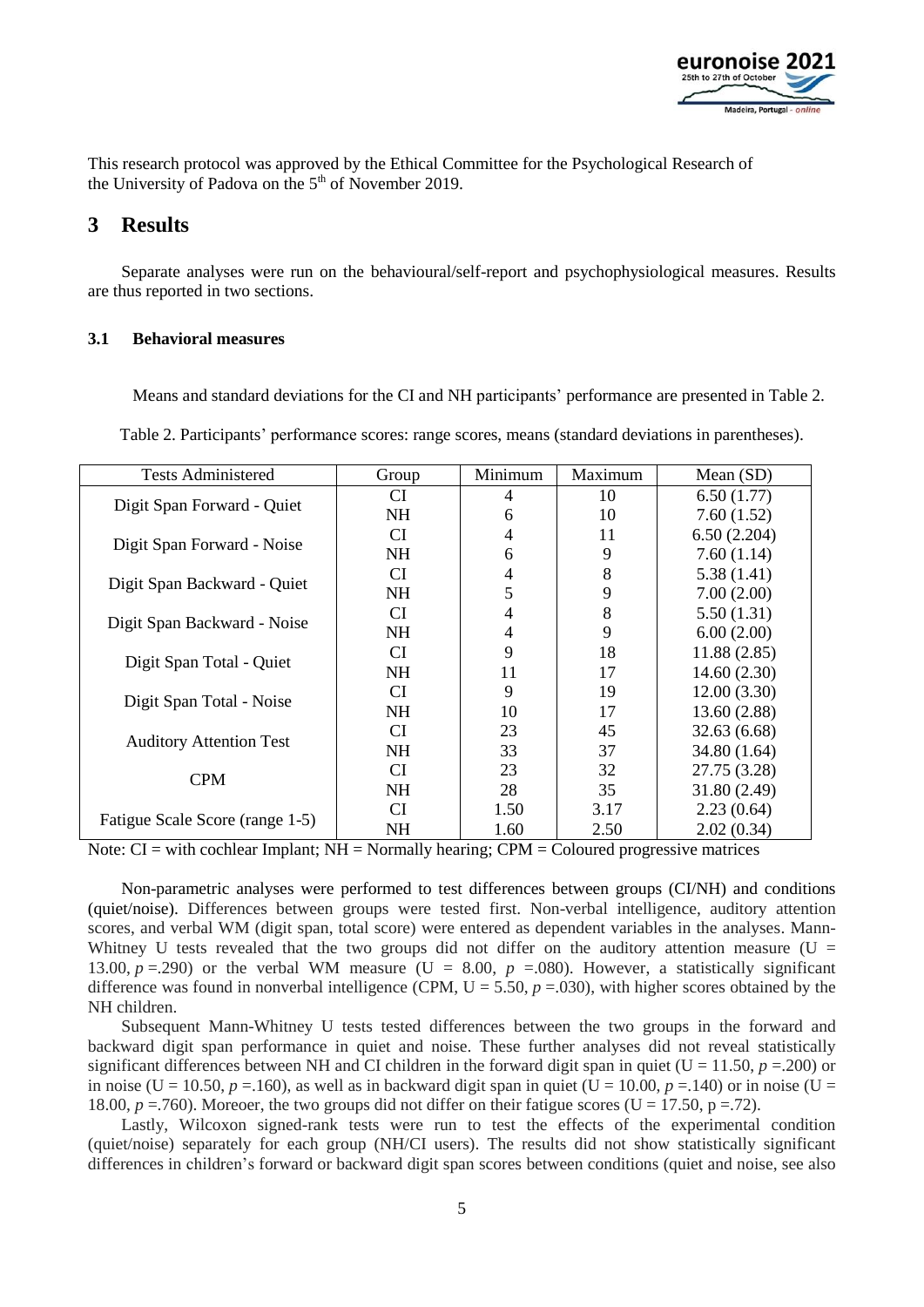

Table 2). NH children performed equally well in quiet and noise both on the forward digit span,  $Z = .00$ ,  $p =$ 1.00, and backward digit span,  $Z = -1.63$ ,  $p = .10$ . Similar results were obtained for the CI group:  $Z = -.11$ , p  $= .91$ , for the forward digit span task, and  $Z = -.32$ ,  $p = .75$ , for the backward digit span.

Following prior studies [12] we also computed a delta score, corresponding to the difference in children's performance between the quiet and noise condition. This was computed by subtracting children's digit span performance in noise to that in quiet. Spearman correlational analyses did not reveal any significant correlation between this score and the fatigue score in the NH group, but a statistically significant correlation between the digit backward delta score (e.g. the magnitude of the ISE effect in the backward condition) and the fatigue score in the CI group:  $\rho = .72$ ,  $p < .05$ .

#### **3.2 Psychophysiological measures: Pupil dilation**

Due to a technical problem with the eye-tracking apparatus, pupil data were missed for all the five NH participants, who were assessed the same afternoon. We could thus run analyses only on the CI children's pupil data.

*Data preparation*. All pupil data have been pre-processed, removing artifacts like blinks and unrealistic pupil size values [35]. Moreover, to control for the high inter-individual variability in pupil size, corrected pupil dilations were computed [36] by subtracting the child's baseline pupil diameter from the pupil diameter recorded during the digit span tasks (corrected pupil dilation = on task pupil diameter– baseline pupil diameter). Corrected pupil dilation data were obtained for each digit span item in forward and backward condition. As a measure of children's maximum cognitive effort, we decided to consider only the time interval corresponding to the last correctly recalled digit string (i.e., maximum span) during the forward and backward digit span conditions.

Differences in pupil dilation between the quiet and noise digit span conditions were tested by Wilcoxon signed-rank tests. CI children's corrected pupil dilation on each task (forward digit span/backward digit span) and acoustic conditions (quiet/noise) were entered as dependent variables in these analyses. The results revealed no significant statistical differences in pupil dilation between conditions (quiet/noise) for the forward digit span task  $(Z = -.63, p = .528)$ . However, in the backward digit span task the difference between the two acoustic conditions approached statistical significance  $(Z = -1.89, p = 0.058)$  (see Figure 1).

This latter result was further explored by a mass-univariate approach that tested the effects of the experimental condition on pupil dilation time series. The correction for multiple comparisons was achieved through cluster-based permutational methods. These statistical techniques have proven to be effective in detecting subtle differences across biological time series characterized by a massive number of time points [37]. The analysis was restricted to a time window of interest defined as 3 seconds after the last correctly remembered digit string. After selecting a-priori the time fragment of interest, the cluster-based permutation test highlighted a significant difference between the quiet and noise conditions (p<0.05 cluster corrected) in the backward digit span task.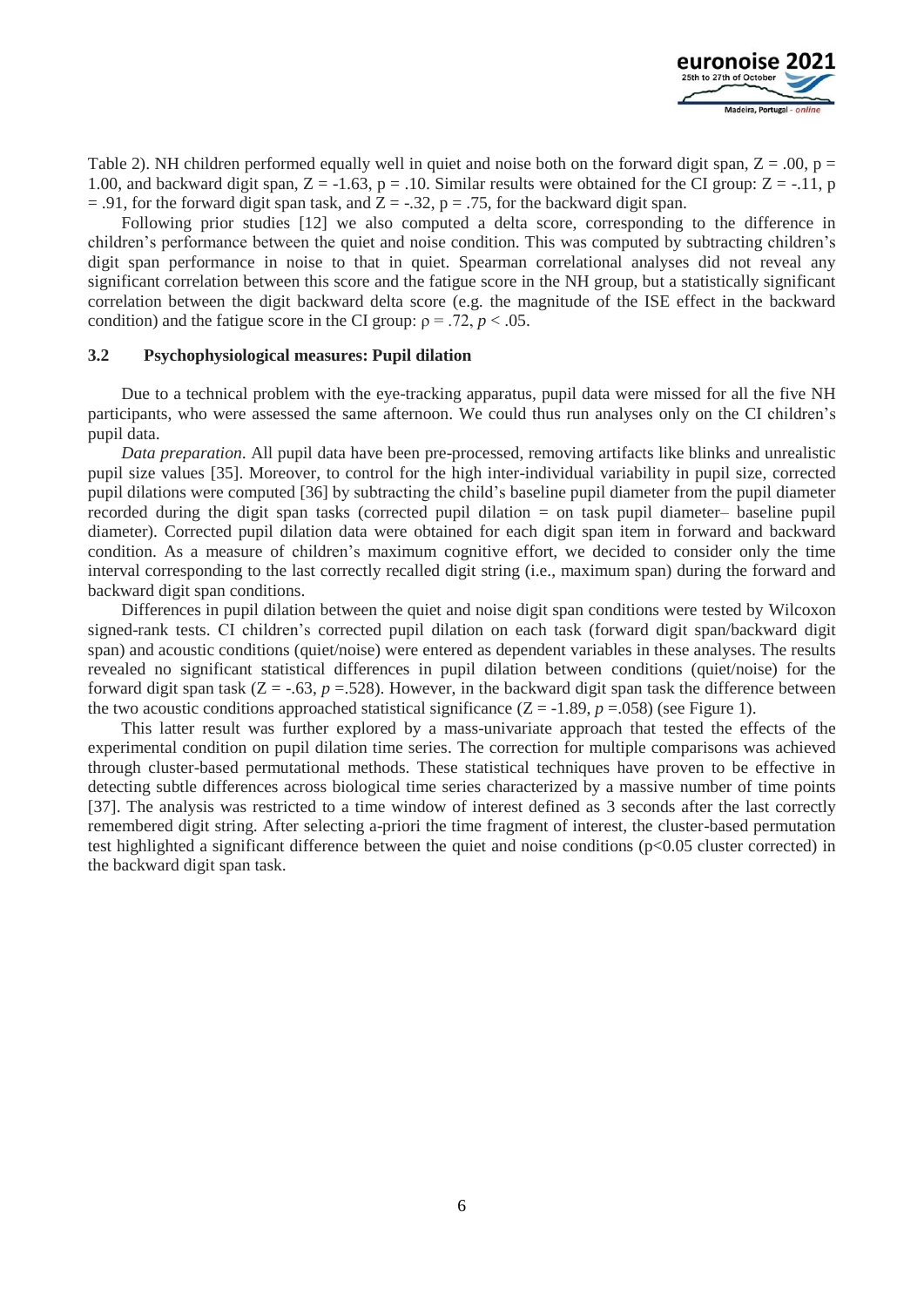



Figure 1 – CI children's pupil dilation in quiet and noise for the forward and backward digit span tasks.

## **4 Conclusions**

This study moved from prior research [12] showing that in serial recall tasks individuals with better verbal WM abilities show greater ISE than individuals with poorer verbal WM. It has been speculated that high span individuals could be more vulnerable to the ISE because the irrelevant sounds interrupt their reshearsal processes. Low span individuals, who rely less on verbal rehearsal, would show lower susceptibility to the ISE. We tested this hypothesis by comparing the ISE on the verbal digit span performance of a group of CI users with congenital sensorineural HL and a control group of NH children. Numerous studies show that CI users suffer from a verbal WM deficit, which seems directly related to their less efficient or poorer use of verbal rehearsal (see [25]). Thus, in line with [12], these children should show a smaller ISE than NH children, who have more efficient rehearsal strategies and rely more on them.

The CI participants in this study were a highly selected and high performing group. Most had received an early auditory compensation and five were fitted with bilateral implants. None of them presented additional disabilities. Three of the CI users scored below age norms on the digit span task, and in general the digit span scores of this group were lower than those of their NH controls. However, the differences between the two groups were statistically non-significant.

Contrary to our expectations, the non-parametric analyses did not reveal differences between the WM performance (forward and backward) of the two groups, nor between the two performance conditions (quiet and noise). Both groups resulted to be little sensitive to the ISE. In line with Elliott and Cowan [12], a lack of significant ISE on children's performance could be explained by reduced reliance on verbal rehearsal strategies. However, this hypothesis seems unlikely as the participants in this study were sufficiently old to make significant use of subvocal rehearsal [19]. An alternative interpretation is that both groups were sufficiently able to exert cognitive control over their performance and thus were able to efficiently (re)allocate their mental resources, compensating well for the interference generated by the irrelevant speech signals [22, 23]. As noted earlier, the CI participants in this preliminary study represented a high-performing group. It is important to remind that the majority (five) of the CI children were fitted with bilateral implants. Others [38] have demonstrated that bilateral implant users are better than monolateral implant users at compensating for the interference of noise in speech perception tasks. Likely, this ability extends also to other cognitive tasks.

Other findings of this study suggest, however, that these children experienced a greater cognitive effort in noise than in quiet, and this was most apparent in the backward digit span task, i.e. the task involving the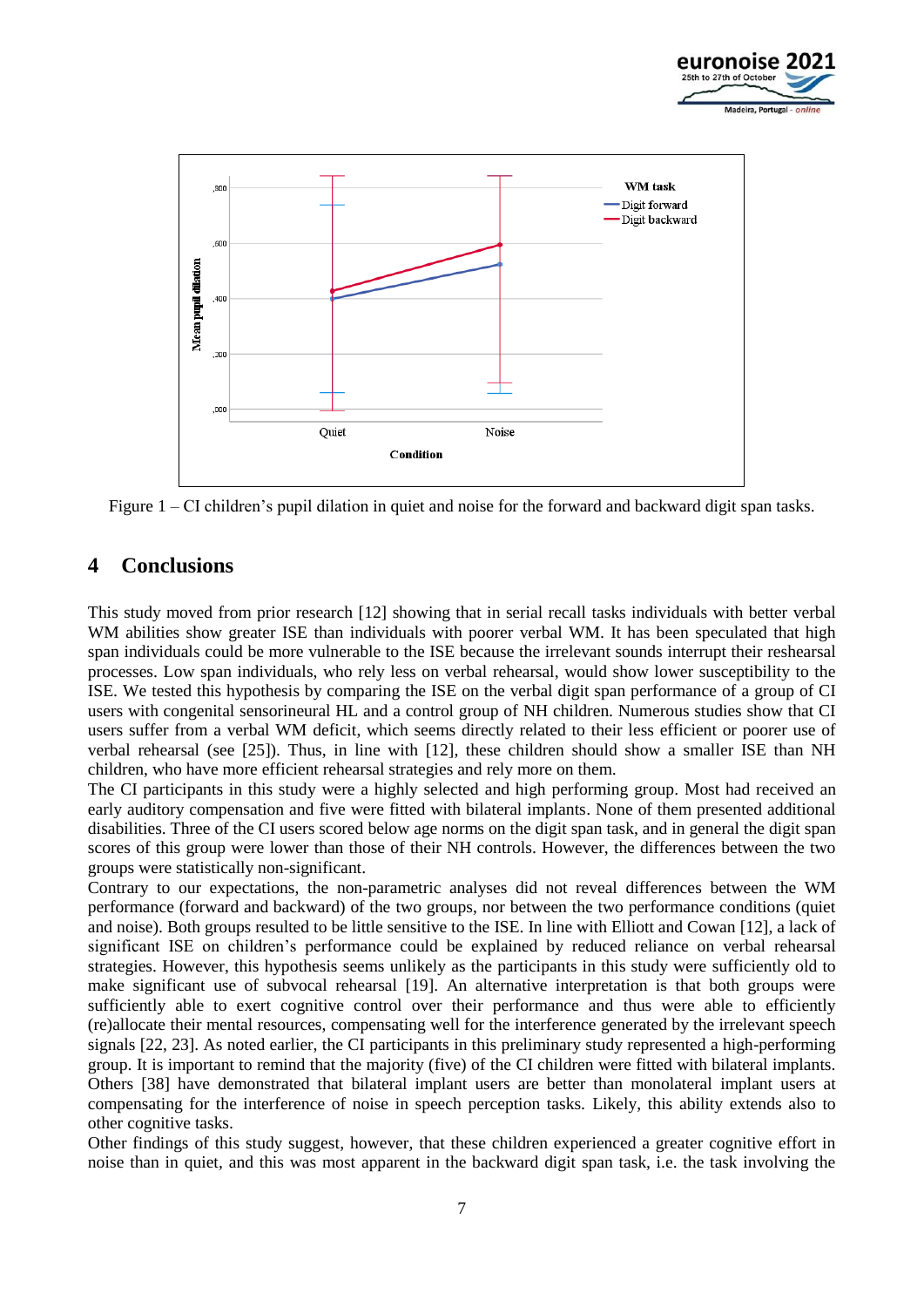

greater executive control demands. The backward digit delta score (e.g., the difference between the backward digit span performance in quiet and noise) correlated significantly with children's self-reported fatigue. The analyses run on children's pupil dilation, a physiological marker of cognitive effort, corroborated this finding, revealing significant differences in CI children's corrected pupil dilation between the quiet and noise backward digit span conditions. These converging findings suggest the need to integrate behavioural measures with physiological measures of cognitive effort in studies exploring the ISE on cognitive performance. Psychophysiological measures may indeed appear more sensitive to children's perceived fatigue, which may not emerge when behavioural measures alone are considered.

The finding that ISE affected more the backward digit span than forward digit span performance was not expected nor was entirely consistent with prior studies that have documented ISE on verbal short-term memory or serial recall tasks [20, 21]. Our findings suggest that for high-performing CI users, the ISE emerges only when individuals have insufficient executive control to contrast it. This happens for instance when extra executive control resources have been already recruited for other cognitive/memory tasks (as in the backward digit span condition). Many learning situations in a classroom involve a large deployment of executive control resources [39]. In these situations, children can be most vulnerable to the ISE, with consequences not only for their performance but also for their perceived fatigue and general well-being [40]. These very preliminary findings suggest thus that for high-performing CI users the locus of the ISE is at the level of the central executive more than at the level of the phonological loop (or verbal rehearsal processes). At the moment, however, this hypothesis remains open, as the low number of participants in this study makes it difficult to draw any robust conclusion from these findings. To test this hypothesis further, we plan to extend the study to a larger sample of CI users, including monolateral CI users and children with lower verbal WM.

## **Acknowledgments**



## **References**

- [1] Brännström, K. J.; Johansson, E.; Vigertsson, D.; Morris, D. J.; Sahlén, B.; Lyberg-Åhlander, V. How Children Perceive the Acoustic Environment of Their School, *Noise Health,* 19(87), 2017, 84-94.
- [2] Connolly, D.; Dockrell, J.; Shield, B.; Conetta, R., Mydlarz, C.; Cox, T. The effects of classroom noise on the reading comprehension of adolescents, *The Journal of the Acoustical Society of America*, 145(1), 2019, 372-381.
- [3] Klatte, M.; Bergström, K.; Lachmann, T. Does noise affect learning? A short review of noise effects on cognitive performance in children. *Frontiers in Developmental Psychology*, 4, 2013, 578.
- [4] Puglisi, G. E.; Prato, A.; Sacco, T.; Astolfi, A. Influence of classroom acoustics on the reading speed: A case study on Italian second-graders. *The Journal of the Acoustical Society of America*, 144(2), 2018, EL144.
- [5] Bovo, R.; Callegari, E. Effects of classroom noise on the speech perception of bilingual children learning in their second language: Preliminary results. *Audiological Medicine*, Volume 7 (4), 2009.
- [6] Helps, S. K.; Bamford, S.; Sonuga-Barke, E. J.; Söderlund, G. B. Different effects of adding white noise on cognitive performance of sub-, normal and super-attentive school children, *PloS one*, 9(11), 2014, e112768.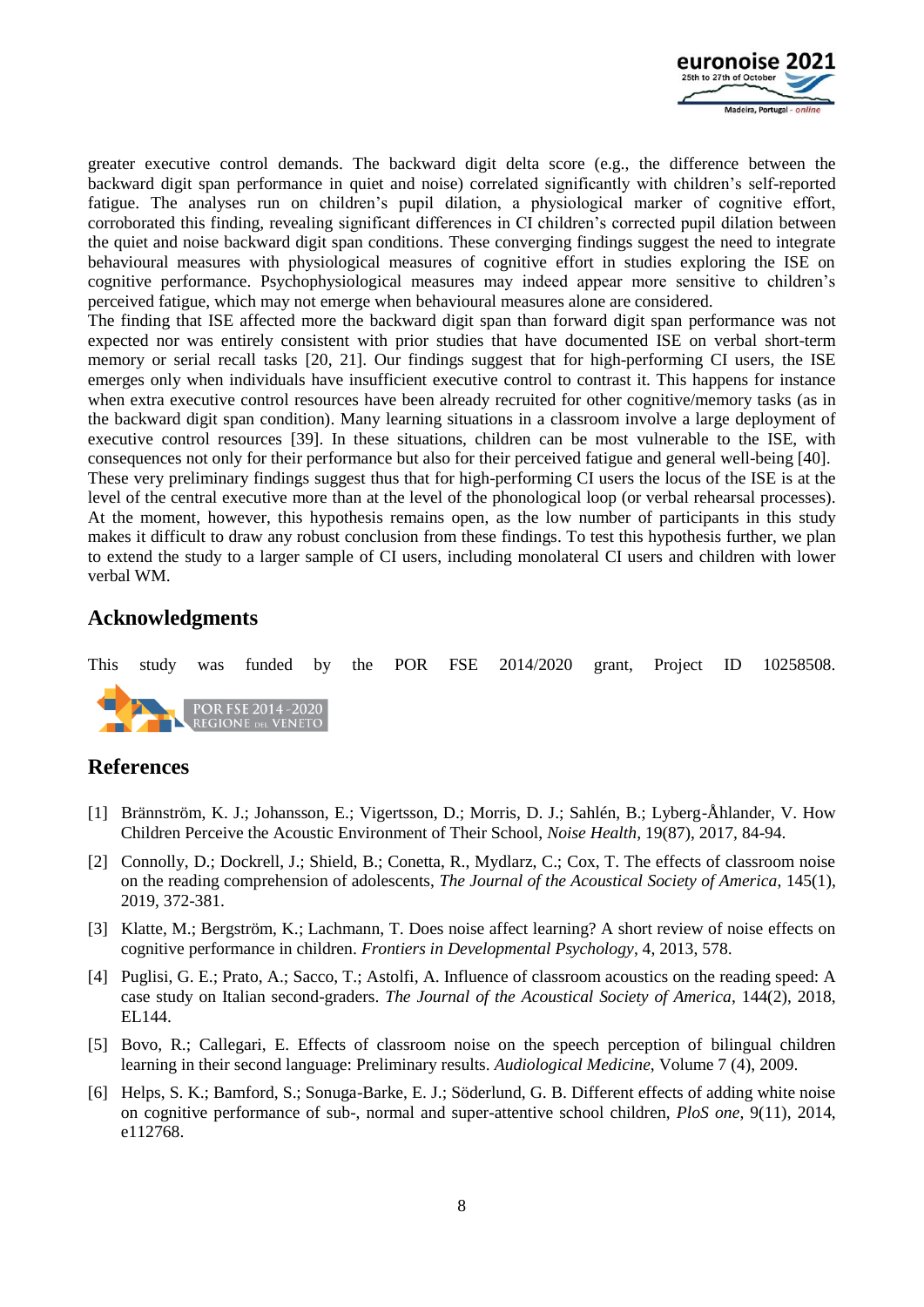

- [7] McFadden, B.; Pittman, A. Effect of minimal hearing loss on children's ability to multitask in quiet and in noise. *Language, Speech, and Hearing Services in School,* 39(3), 2008, 342-351.
- [8] Prodi, N.; Visentin, C.; Borella, E.; Mammarella, I. C.; Di Domenico, A. Noise, age, and gender effects on speech intelligibility and sentence comprehension for 11-to 13-year-old children in real classrooms. *Frontiers in Psychology,* 10, 2019, 2166.
- [9] Dockrell, J. E.; Shield, B. M. Acoustical barriers in classrooms: The impact of noise on performance in the classroom. *British Educational Research Journal,* 32(3), 2006, 509-525.
- [10] Mattys, S. L.; Carroll, L. M.; Li, C. K.; Chan, S. L. Effects of energetic and informational masking on speech segmentation by native and non-native speakers. *Speech Communication,* 52(11-12), 2010, 887- 899
- [11] Klatte, M.; Meis, M.; Sukowski, H.; Schick, A. Effects of irrelevant speech and traffic noise on speech perception and cognitive performance in elementary school children. *Noise and Health,* 9(36), 2007, 64.
- [12] Elliott, E. M.; Cowan, N. Coherence of the irrelevant-sound effect: Individual profiles of short-term memory and susceptibility to task-irrelevant materials. *Memory & Cognition*, 33(4), 2005, 664-675.
- [13] Conway, C. M.; Pisoni, D. B.; Kronenberger, W. G. The importance of sound for cognitive sequencing abilities: The auditory scaffolding hypothesis. *Current Directions in Psychological Science,* 18(5), 2009, 275-279.
- [14] Baddeley, A. Working memory: looking back and looking forward*. Nature Reviews Neuroscience,* 4(10), 2003, 829-839.
- [15] Arfé, B.; Rossi, C.; Sicoli, S. The contribution of verbal working memory to deaf children's oral and written production. *Journal of Deaf Studies and Deaf Education,* 20(3), 2015, 203-214.
- [16] Daneman, M.; Carpenter, P. A. Individual differences in working memory and reading. *Journal of Verbal Learning and Verbal Behavior,* 19(4), 1980, 450-466.
- [17] Pisoni, D. B.; Cleary, M. Measures of working memory span and verbal rehearsal speed in deaf children after cochlear implantation. *Ear and Hearing,* 24(1 Suppl), 2003, 106S-20S.
- [18] Burkholder, R. A.; Pisoni, D. B. Speech timing and working memory in profoundly deaf children after cochlear implantation. *Journal of Experimental Child Psychology*, 85(1), 2003, 63-88.
- [19] Gathercole, S. E.; Pickering, S. J.; Ambridge, B.; Wearing, H. The structure of working memory from 4 to 15 years of age. *Developmental Psychology*, 40(2), 2004, 177-190.
- [20] Nagaraj, N. K.; Magimairaj, B. M.; Schwartz, S. Auditory distraction in school-age children relative to individual differences in working memory capacity. *Attention, Perception, & Psychophysics*, 82(7), 2020, 3581-3593.
- [21] Neath, I. Modeling the effects of irrelevant speech on memory. *Psychonomic Bulletin & Review*, 7(3), 2000, 403-423.
- [22] Colflesh, G. J.; Conway, A. R. Individual differences in working memory capacity and divided attention in dichotic listening. *Psychonomic Bulletin & Review*, 14(4), 2007, 699-703.
- [23] Kane, M. J.; Engle, R. W. Working-memory capacity and the control of attention: the contributions of goal neglect, response competition, and task set to Stroop interference. *Journal of Experimental Psychology: General,* 132(1), 2003, 47.
- [24] Elliott, E. M.; Briganti, A. M. Investigating the role of attentional resources in the irrelevant speech effect. *Acta Psychologica,* 140(1), 2012, 64-74.
- [25] Arfé, B.; Fastelli, A. The influence of explicit and implicit memory processes on the spoken–written language learning of children with cochlear implants. *The Oxford handbook of deaf studies in learning*